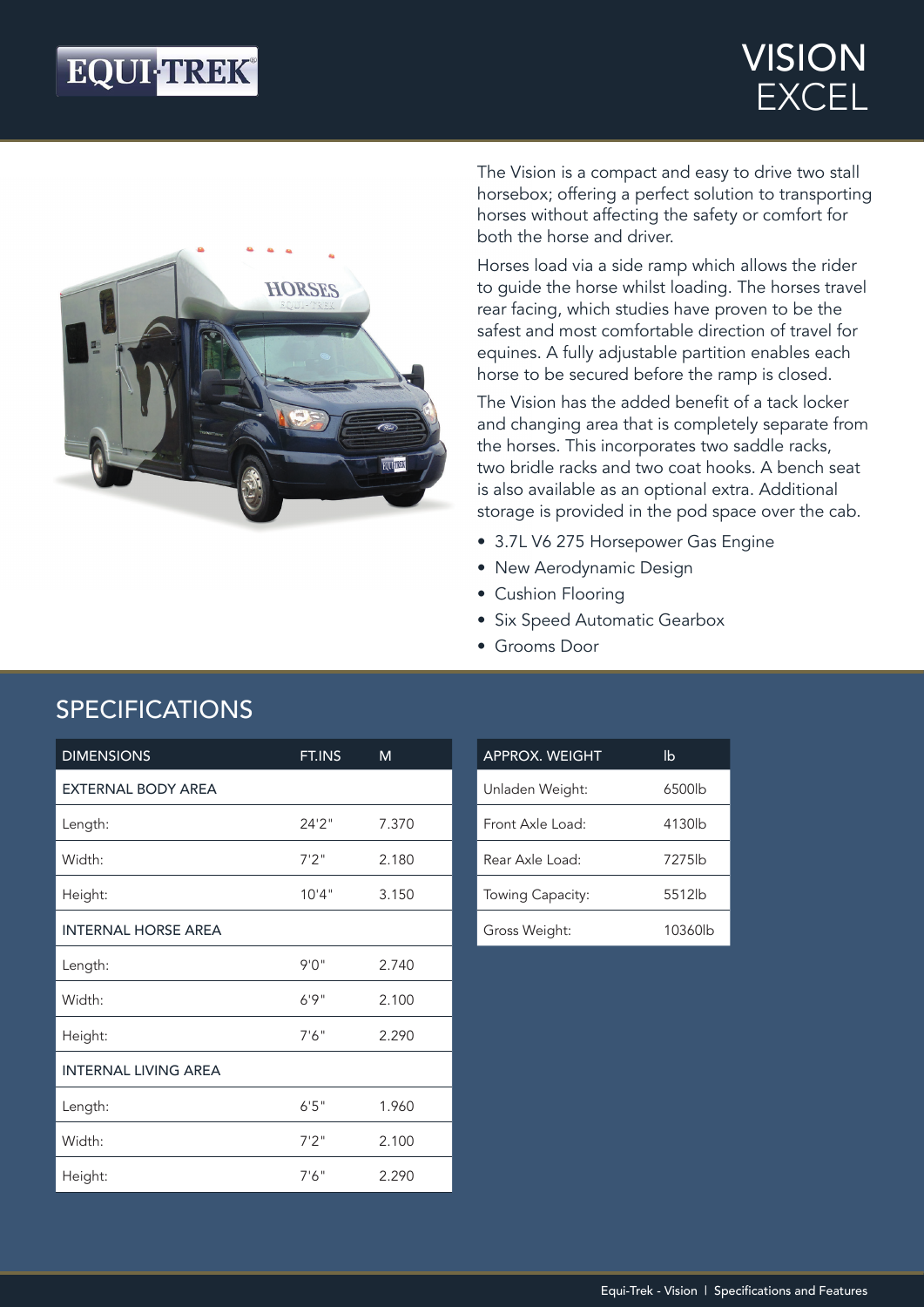





#### FEATURES

| <b>Paint And Graphics</b> |                                                           |  |
|---------------------------|-----------------------------------------------------------|--|
| Oxford Red:               | Cab & Horse with Pacific Blue Body and Silver Graphics    |  |
| Race Red:                 | Cab & Horse with Aluminium Silver Body and Black Graphics |  |
| Ingot Silver:             | Cab & Horse with Iron Grey body and Silver Graphics       |  |
| Blue Jean:                | Cab & Horse with Aluminium Silver Body and Black Graphics |  |
| Magnetic:                 | Cab & Horse with Golden White Body and Grey Graphics      |  |
| Caribou:                  | Cab & Horse with Aluminium Silver Body and Black Graphics |  |
| White Gold:               | Cab & Horse with Bianca White Body and Grey Graphics      |  |
| General:                  | Colour Coded Bumpers And A Standard Horse Graphic         |  |

| Cab & Chassis |                                                                                                                                                                                                                                                               |
|---------------|---------------------------------------------------------------------------------------------------------------------------------------------------------------------------------------------------------------------------------------------------------------|
| General:      | New Aerodynamic Design Euipped With Air Conditioning And Driver And Passenger SRS Airbags                                                                                                                                                                     |
| Assistance:   | Equipped with ASR Traction Control, Electrically Adjustable Dual Glass Wing Mirrors, Hill Launch Assistance,<br>On Board Trip Computer, Open Door Detection, Driver Seatbelt Alert, Power Steering, Roll Stability Control<br>And Six Speed Automatic Gearbox |
| Colour:       | Self Colour White With Grey Graphics                                                                                                                                                                                                                          |
| Flooring:     | Cushion Flooring                                                                                                                                                                                                                                              |